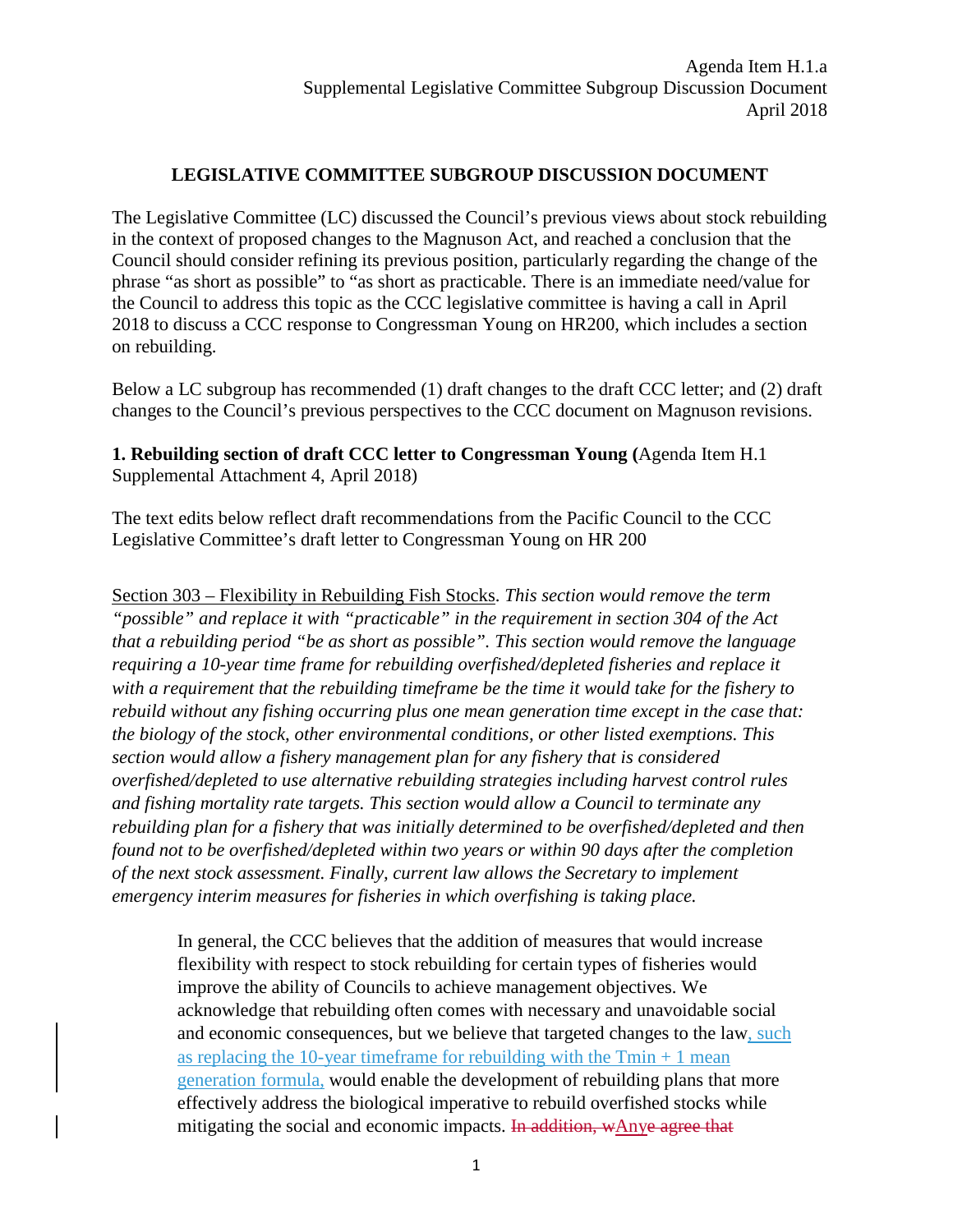exceptions to rebuilding requirements should be limited in scope and carefully defined. Ideally, such exceptions would be codified in the MSA along and/or with through guidance regarding applicable circumstances in National Standard guidelines.

The CCC does not believe that a simple word change from "possible" to "practicable" will solve commonly perceived limits to flexibility in specifying time periods for rebuilding programs, a flexibility we believe currently exists within Magnuson intent to account for important social and economic impacts to communities when reducing catches in a rational stock rebuilding plan. The CCC believes that the intent of the existing standard for rebuilding should be clarified to guide that in determining the' short as possible' time period for rebuilding, Councils should consider the conservation risk to the stock, uncertainties in scientific information, and the needs of fishing communities. Careful analysis of these factors must be conducted and documented, so that selection of timeframe targets will result in a high probability of rebuilding while mitigating adverse social and economic impacts and promoting sustained participation of fishing communities throughout the rebuilding process. In these decisions considerations for short-term social and economic impacts should not come at a disproportionate cost to the long-term conservation needs of the stocks or long-term social, economic, ecological gains*.*

## **2. Rebuilding section of the CCC's combined Magnuson position paper**

The text edits below reflect draft recommendations to the existing CCC position paper that contains the Pacific Council's on rebuilding.

## Rebuilding Timeframes

*The MSA currently mandates that the time to rebuild depleted fish populations be "as short as possible," but no more than 10 years. Some have argued that this time requirement results in inconsistent management approaches depending on the life history of the stock. For example, a stock that is expected to rebuild in slightly less than 10 years in the absence of fishing mortality could require much more restrictive management than a stock that is expected to rebuild in slightly more than ten years. This results from the fact that the maximum rebuilding timeframe (T<sub>MAX</sub>) for a stock that cannot be rebuilt within 10 years is the minimum time that it would take to rebuild the stock in the absence of fishing plus one mean generation time.*

*In addition, councils and stakeholders have expressed concern that the 10-year rebuilding timeframe precludes the councils from adequately considering the social and economic needs of fishing communities.*

Consensus Position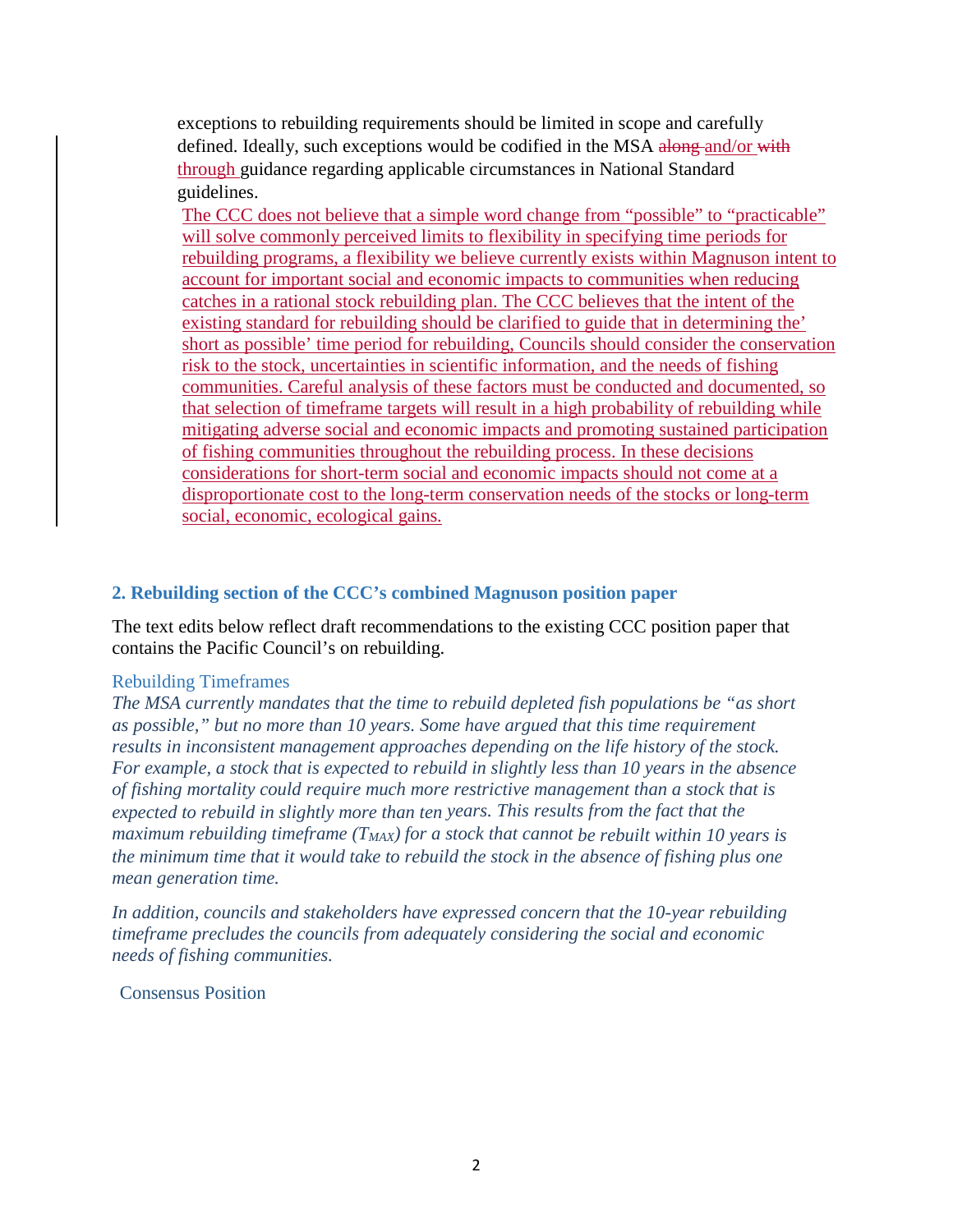## *The CCC developed the following consensus position on rebuilding timelines:*

*"In general, the CCC believes the addition of these measures would increase flexibility with respect to stock rebuilding for certain types of fisheries.*

*We acknowledge that rebuilding often comes with necessary and unavoidable social and economic consequences, but we believe that targeted changes to the law would enable the development of rebuilding plans that more effectively address the biological imperative to rebuild overfished stocks while mitigating the social and economic impacts more effectively."*

## Regional Perspectives

## *Pacific:*

*Rebuilding timeframe: The Council believes replacing the 10-year rebuilding requirement with a timeframe reflecting life history, plus one mean generation would result in more consistent application of rebuilding timeframes and better balance between conservation and economic objectives of rebuilding strategies. While a strict 10- year rebuilding requirement may be appropriate in some situations, focusing on rebuilding in a certain amount of time can also result in overly-restrictive fishery management that is unnecessarily harmful to fishermen and fishing communities; it is apparent that more flexibility is needed to optimize multiple goals. The 10-year rule, where stock rebuilding must occur within 10 years if possible, can lead to a discontinuous policy that can grossly disrupt fisheries for little conservation gain. For example, if a stock can rebuild in 9 years at a cost of closing all fisheries, this becomes a mandate. Paradoxically, the requirements for rebuilding a fish stock in worse condition, e.g. one that requires 11 or more years to rebuild with no fishing, provides for more than 11 years to rebuild (11 years plus the length of one generation of the species), with obviously less economic disruption. This is illogical and potentially disastrous for some fishing-dependent communities.*

*Rebuilding standard: The MSA requirement to specify a time period for rebuilding that is as short as possible, taking into account the status and biology of any overfished stocks in the fishery and the needs of fishing communities has been the subject of litigation by the Courts and varying interpretation by NOAA General Council. In the extreme case these interpretations , has been subject to Court interpretation ashave often suggested that nearly ignoring the needs of fishing communities can only be considered if the impacts of the rebuilding time period would have a disastrous consequence to fishing communitiesuntil such time as they have demonstrated a disastrous state. Current administration application under this interpretation of this requirement necessarilycan leads to large reductions in catch of directed fishery stocks that are being rebuilt, and can restrict mixed-stock fisheries when the rebuilding stock coexists with healthy stocks. It has been said thatThe Council previously concluded that a solution to this interpretive issue may be as simple as changing the word "possible" to "practicable." On further analysis the Council does not believe that this simple word change is advisable nor would it provide guidance necessary toAt any rate, there is a need for threshold clarity so as to allow Councils to properly take into clarify what it believes to be the current Magnuson intent to account for important social and economic impacts to communities when reducing catches in a rational stock rebuilding plan. Instead the Council believes that the intent of the existing standard for rebuilding should be clarified to guide that in determining the' short as possible' time period for rebuilding, Councils should consider the conservation risk to the stock, uncertainties in scientific information, and the needs of fishing communities. Careful analysis of these factors must be conducted and documented, so that selection of timeframe targets will result in a high probability of rebuilding while mitigating adverse social and economic impacts*